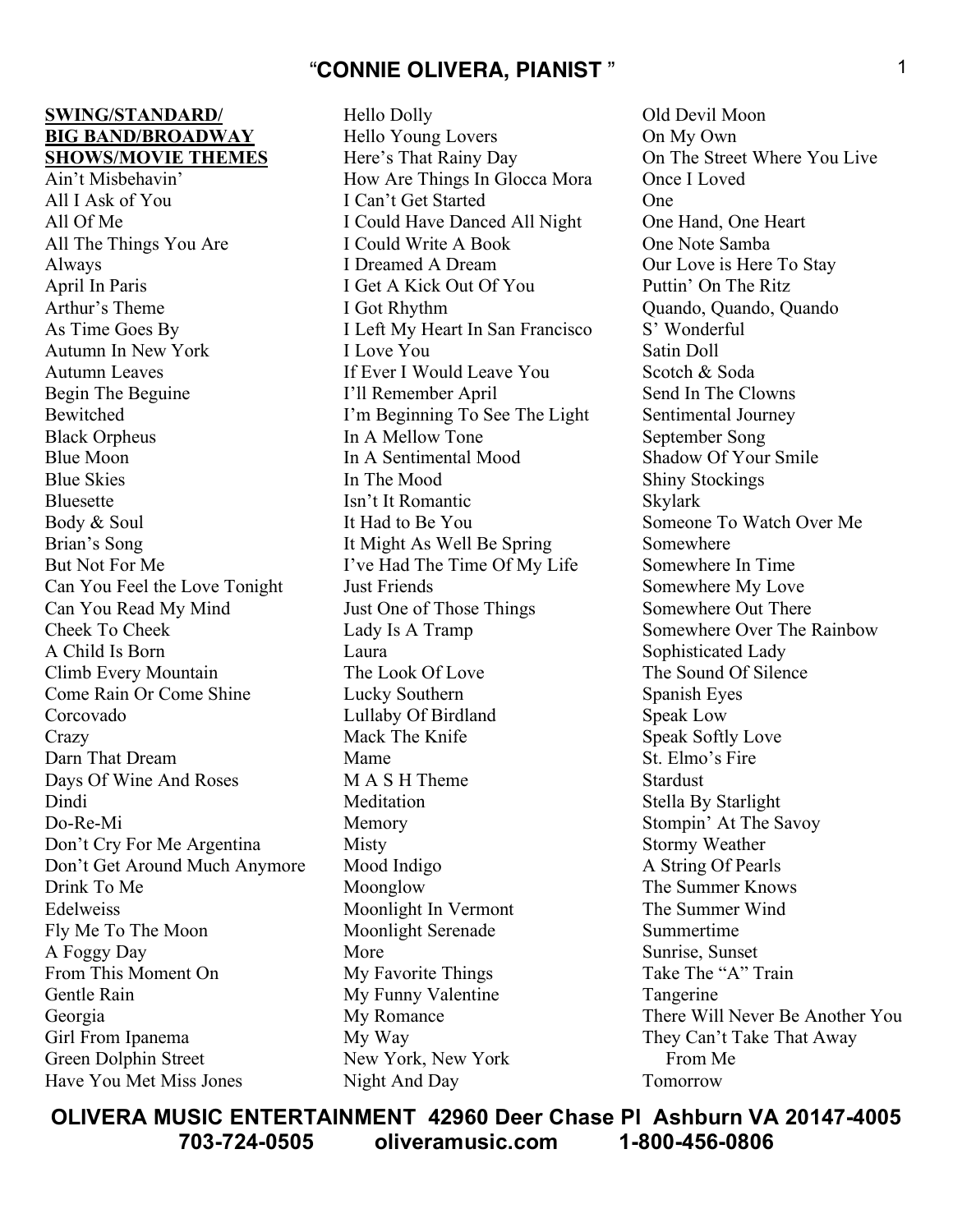Tonight Tuxedo Junction Unforgettable Watch What Happens Wave The Way You Look Tonight The Way We Were What A Wonderful World What Are You Doing The Rest Of Your Life? What I Did For Love When I Fall In Love When Sunny Gets Blue

#### **POP**

And I Love Her At Last Because You Loved Me The Best That You Can Do Beyond The Sea Colors Of The Wind Don't Know Why Evergreen First Time Ever I Saw Your Face The Greatest Love Of All Have I Told You Lately Here And Now Hey Jude I Just Called to Say I Love You If Imagine Isn't She Lovely Just the Way You Are Lady in Red Leave A Tender Moment Alone Longer Margaritaville Moondance My Cherie Amour Piano Man The Rose Sailing That's What Friends Are For Time In A Bottle Unchained Melody When A Man Loves A Woman Wind Beneath My Wings Yesterday You Are the Sunshine Of My Life

#### **JAZZ/ CONTEMPORARY JAZZ**

Alice In Wonderland All Blues **Astrud** Blue Monk Bolivia Do Nothing Til U Hear From Me Feels So Good Forever in Love Footprints Four Icarus In Your Own Sweet Way Just The Two of Us Kei's Song La Fiesta Morning Dance Mr. Magic On Broadway Papa Lips Phase Dance Poinciana 'Round Midnight Sad Samba Shaker Song So What Song For My Father Songbird Spain St. Thomas Straight No Chaser Take Five This Masquerade We're in This Love Together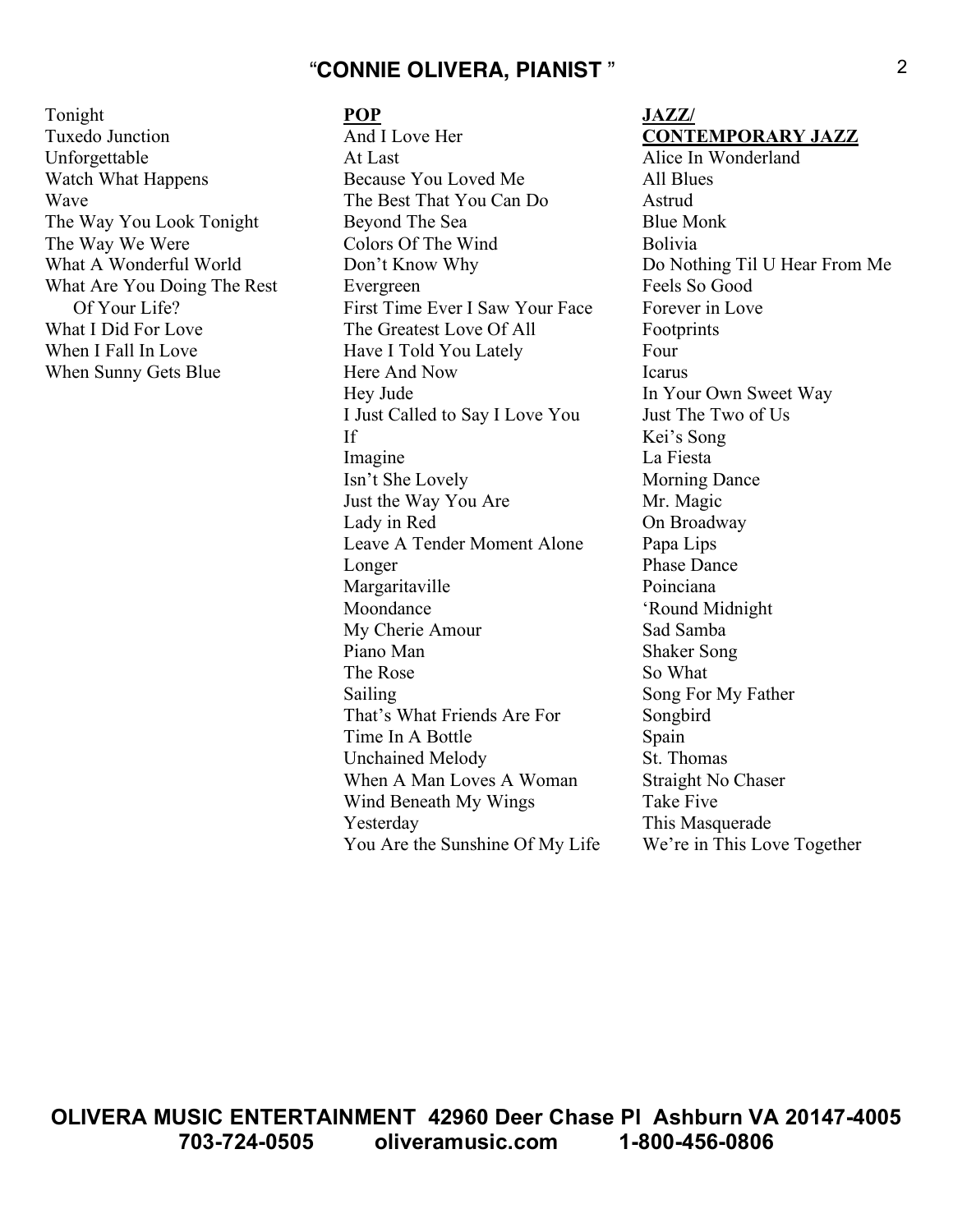| <b>CLASSICAL</b> |                                                   |
|------------------|---------------------------------------------------|
| Bach             | Air from the Suite in G                           |
|                  | Arioso                                            |
|                  | Jesu, Joy of Man's Desiring                       |
|                  | Prelude in C                                      |
| Bach-Gounod      | Ave Maria                                         |
| Beethoven        | Fur Elise                                         |
|                  | Minuet in G                                       |
|                  | Ode to Joy - Ninth Symphony                       |
|                  | Pathetique Sonata, Mymt. II                       |
|                  | Moonlight Sonata, Mvmt. I & II                    |
|                  | Variations Sonata in A                            |
| Boccherini       | Minuet                                            |
| <b>Brahms</b>    | Waltz in Ab                                       |
|                  | Intermezzo in C                                   |
|                  | A Lovely Rose is Blooming                         |
|                  | Rhapsody in G minor                               |
| Chopin           | Preludes in C minor, E minor, G major, A major    |
|                  | Mazurka in Bb                                     |
|                  | Polonaise in A ("Military")                       |
|                  | Waltzes in Db Major ("Minute"), A minor, C# minor |
| Copland          | The Cat and the Mouse                             |
|                  | Four Piano Blues                                  |
|                  | Shaker Song, Simple Gifts from Appalachian Spring |
| Debussy          | Arabesques $#1, #2$                               |
|                  | Clair de Lune                                     |
|                  | Preludes - La Cathedral Engloutie                 |
|                  | La fille aux cheveaux de lin                      |
|                  | Minstrels                                         |
|                  | Suite Pour le Piano                               |
| Franck           | Panis Angelicus                                   |
| Gershwin         | 3 Preludes                                        |
|                  | Rhapsody in Blue                                  |
|                  | Concerto in F, Mymt. I                            |
| Granados         | Spanish Dances - Minueto and Orientale            |
| Grieg            | Morning from Peer Gynt                            |
|                  | Sonata in E minor                                 |
| Handel           | Air from the Water Music                          |
|                  | Largo in G from Xerxes                            |
| Joplin           | Ragtime - The Entertainer, Maple Leaf, Solace     |
| Malotte          | The Lord's Prayer                                 |
| Mozart           | Eine kleine Nachtmusik                            |
|                  | Sonata in C major, A major                        |
| Pachelbel        | Canon in D                                        |
| Schubert         | Ave Maria                                         |
| Schumann         | Traumerei                                         |

**OLIVERA MUSIC ENTERTAINMENT 42960 Deer Chase Pl Ashburn VA 20147-4005 703-724-0505 oliveramusic.com 1-800-456-0806**